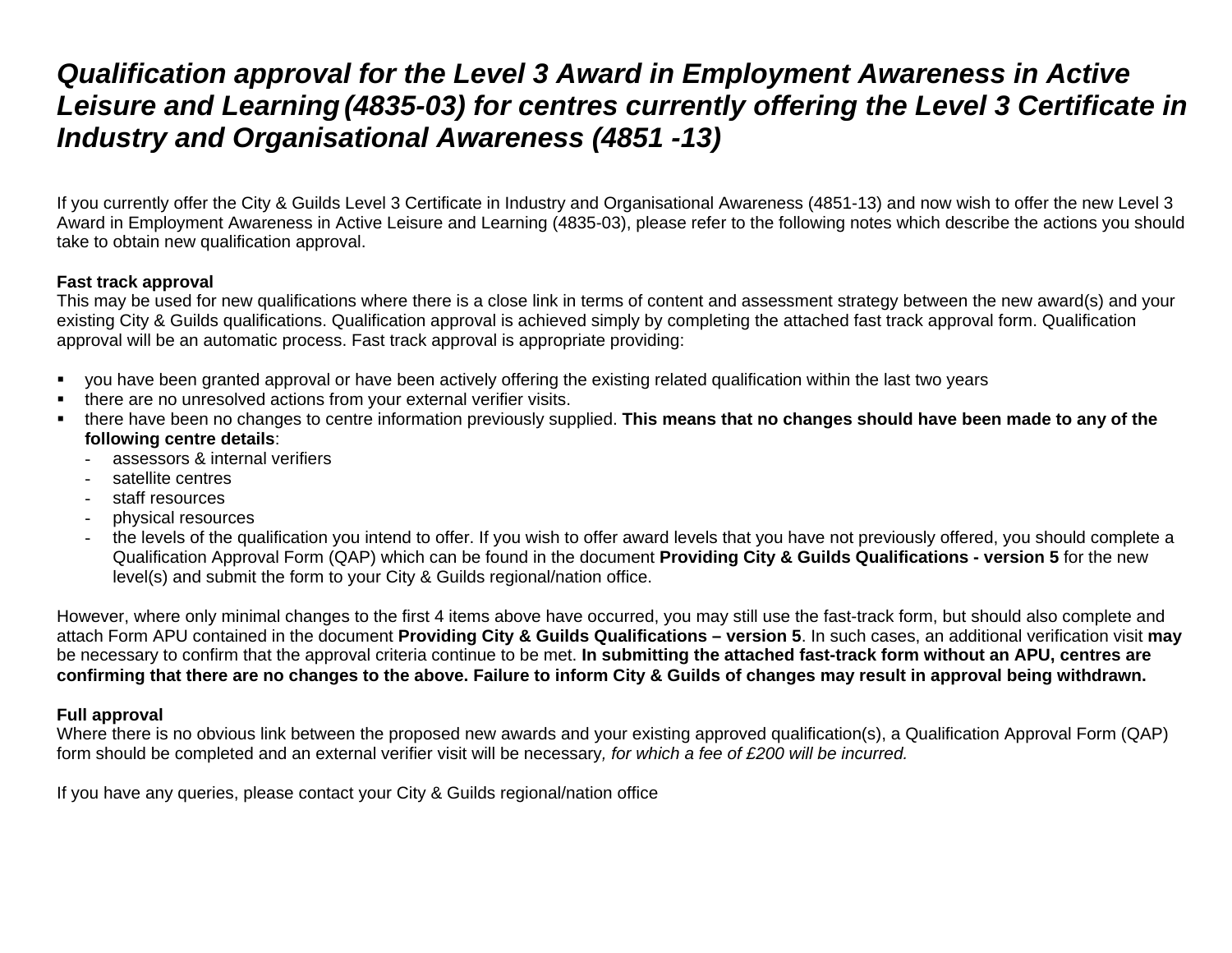## **Application for fast track qualification approval**



**Form FTAP**

Fast track approval is a streamlined approval process for existing centres. Typically, it is used when Edition 2

- •a qualification is replaced or updated
- •approval for an VRQ would automatically entitle the centre to offer the corresponding VRQ.

The qualification(s) listed below indicate those you may currently offer that would now entitle you to fast track approval for the new qualification(s) listed adjacent to them. For example, offering the 1234/01 Level 1 VRQ in Floristry would entitle you to request fast track approval for the 5678/01 Level 1 VRQ in Floristry Studies as per below.

If you are unsure of your centre's status regarding your eligibility for fast track approval, please contact your local regional/national office. Once completed, please send this form to your regional/national office.

| Centre name<br><b>Address</b> | ---------<br>---------                | number                |            |  |  |  | <b>Postcode</b>  | ---------  |
|-------------------------------|---------------------------------------|-----------------------|------------|--|--|--|------------------|------------|
| <b>Region/nation</b>          | Please select from the drop-down menu |                       |            |  |  |  |                  |            |
| Name of<br>contact            | .                                     | <b>E-mail address</b> | ---------- |  |  |  | Telephone number | ---------- |

Please tick the boxes of the qualifications below you **currently offer** which will be replaced/superseded by the corresponding new qualifications that you would like to request **fast track approval** for

| <b>Current qualifications offered:</b>               |  |  |  |  |  | New qualifications offered: |                             |                                                            |  |  |               |                |  |       |              |             |  |                                                                    |  |
|------------------------------------------------------|--|--|--|--|--|-----------------------------|-----------------------------|------------------------------------------------------------|--|--|---------------|----------------|--|-------|--------------|-------------|--|--------------------------------------------------------------------|--|
| <b>Qualification number</b><br><b>Title</b><br>Level |  |  |  |  |  | <b>Tick</b>                 | <b>Qualification number</b> |                                                            |  |  |               |                |  | Level | <b>Title</b> | <b>Tick</b> |  |                                                                    |  |
|                                                      |  |  |  |  |  |                             |                             | Certificate in Industry<br>and Organisational<br>Awareness |  |  | $\mathcal{R}$ | $\overline{3}$ |  |       |              |             |  | Award in Employment<br>Awareness in Active<br>Leisure and Learning |  |

I confirm that this centre has previously offered the qualifications as detailed above. Where changes have taken place, a completed APU form, plus CVs of assessors/verifiers where appropriate, will be forwarded with this form.